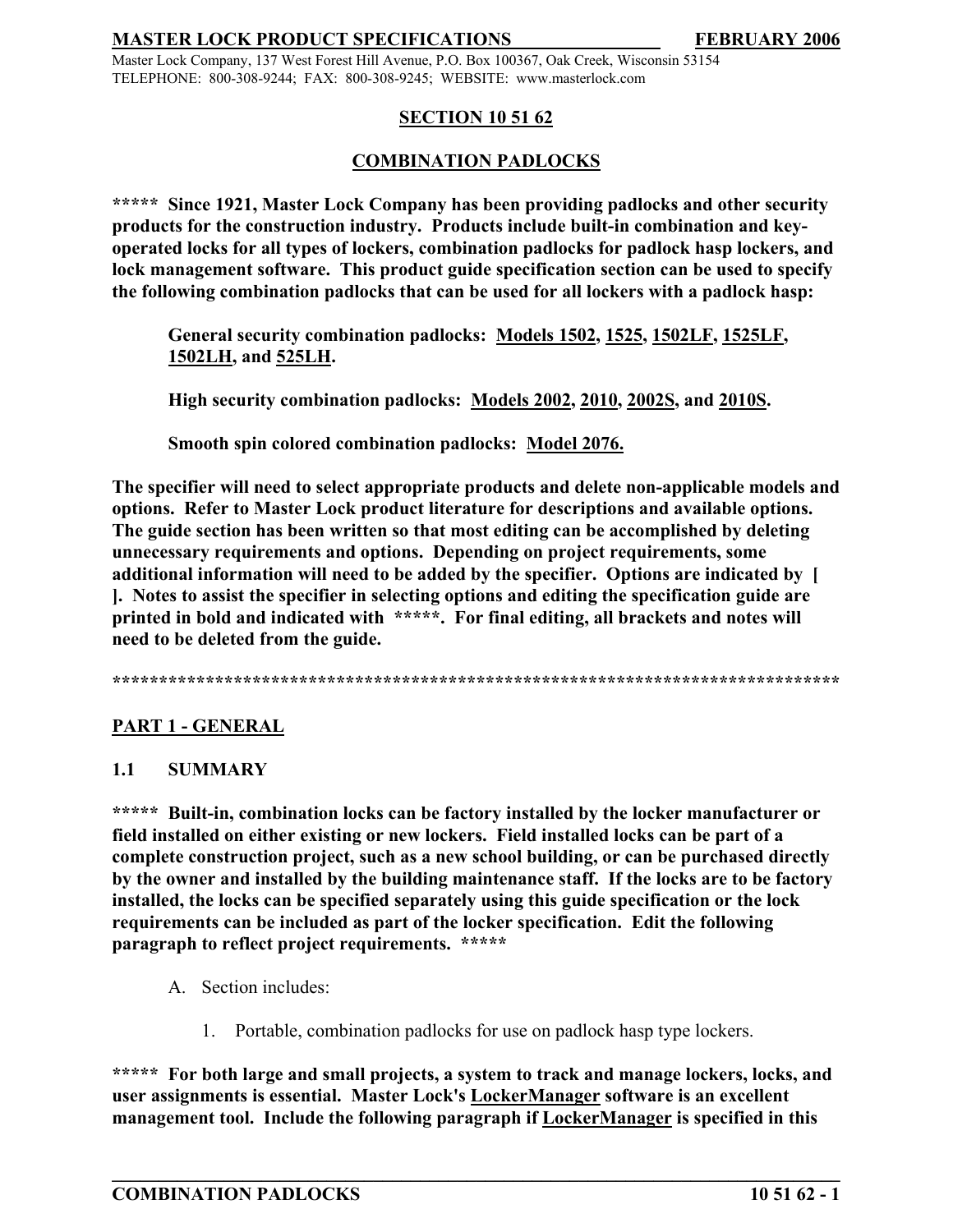Master Lock Company, 137 West Forest Hill Avenue, P.O. Box 100367, Oak Creek, Wisconsin 53154 TELEPHONE: 800-308-9244; FAX: 800-308-9245; WEBSITE: www.masterlock.com

**section. \*\*\*\*\***

- 2. System for recording and managing lockers, locks, and user assignments.
- B. Related sections:

### **\*\*\*\*\* List other specification sections dealing with work directly related to this section such as the following. \*\*\*\*\***

1. [Section 10 51 13 - Metal Lockers] [Section 10 51 16 - Wood Lockers] [Section 10 51 26 - Plastic Lockers] [Section 10 51 43 - Wire Mesh Storage Lockers]: Lockers to receive combination padlocks.

## **1.2 SUBMITTALS**

- A. Provide in accordance with Section 01 33 00 Submittal Procedures:
	- 1. Product data for locks.

### **\*\*\*\*\* Include the following paragraph if LockerManager system is being specified. \*\*\*\*\***

- 2. Product data for lock management system describing functions, capacities, and requirements.
- B. Provide in accordance with Section 01 78 00 Closeout Submittals:
	- 1. Printed control chart and text file on disc of serial numbers and lock combinations.

**\*\*\*\*\* Include the following paragraph if Models 1525, 1525LF, 1525LH, 2010, 2010S, and 2076 with key control supervisory access are being specified. \*\*\*\*\*** 

2. [2] [  $\Box$  ] each supervisory access keys.

### **\*\*\*\*\* Include the following paragraph if LockerManager system is being specified. \*\*\*\*\***

3. Manuals for locker management system.

### **PART 2 - PRODUCTS**

## **2.1 ACCEPTABLE MANUFACTURERS**

- A. Master Lock Company, 137 West Forest Hill Avenue, P.O. Box 100367, Oak Creek, Wisconsin 53154; 800-308-9244; www.masterlock.com.
- B. Requests to use equivalent products of other manufacturers shall be submitted in accordance with Section 01 63 00 - Product Substitution Procedures.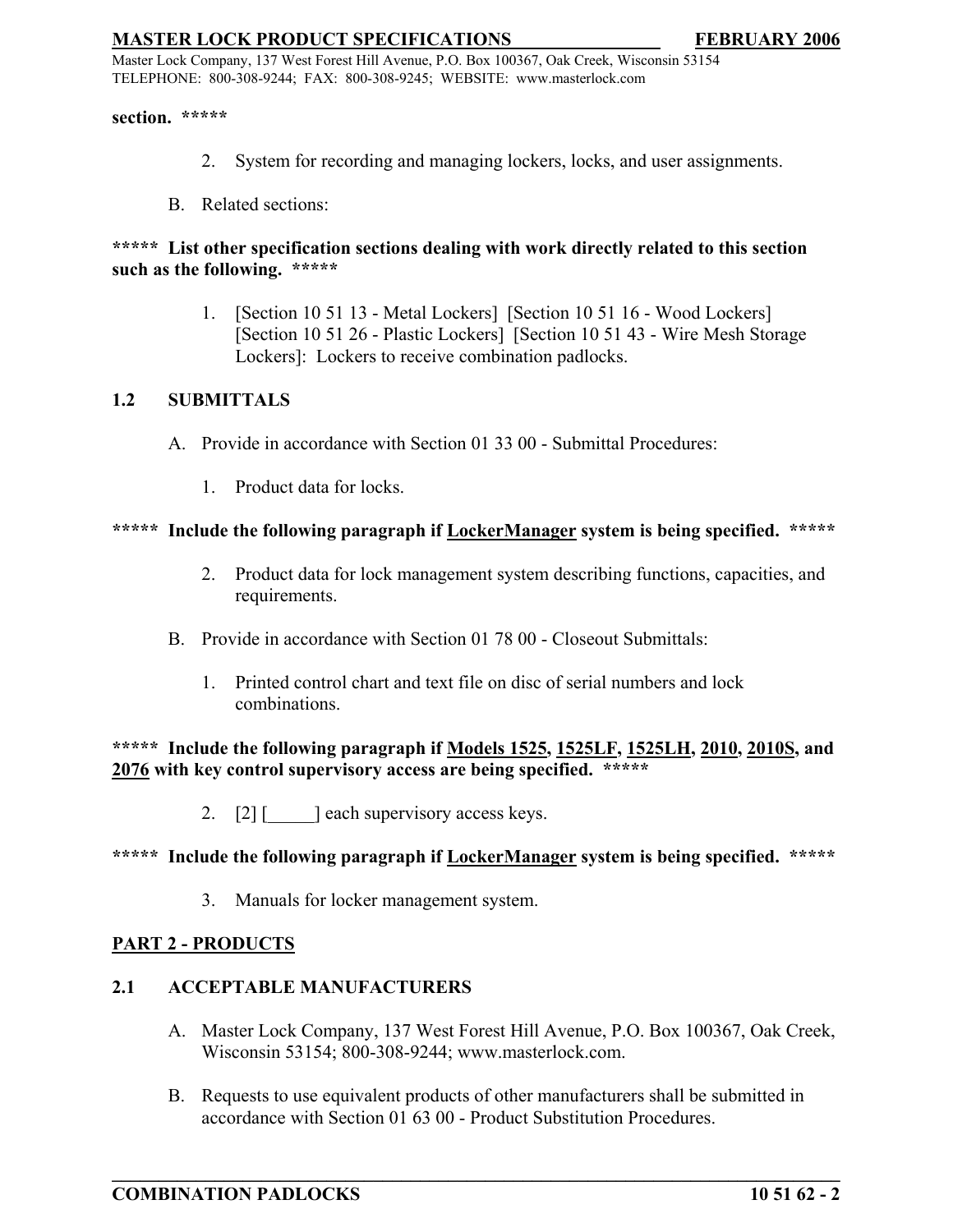Master Lock Company, 137 West Forest Hill Avenue, P.O. Box 100367, Oak Creek, Wisconsin 53154 TELEPHONE: 800-308-9244; FAX: 800-308-9245; WEBSITE: www.masterlock.com

**\*\*\*\*\* Select required padlocks from the following articles and delete articles for nonapplicable models. If locks are being specified as part of the locker specification, these articles can be inserted into the locker specification section. \*\*\*\*\***

# **2.2 GENERAL SECURITY COMBINATION PADLOCKS**

**\*\*\*\*\* Master Lock Company provides these six models of general security combination padlock:**

**Model 1502: Padlock with 3/4 inch shackle. Model 1525: Padlock with 3/4 inch shackle and key supervisory access. Model 1502LF: Padlock with 1-1/2 inches shackle. Model 1525LF: Padlock with 1-1/2 inches shackle and key supervisory access. Model 1502LH: Padlock with 2 inches shackle. Model 1525LH: Padlock with 2 inches shackle and key supervisory access.**

## **Edit the following to reflect required model. \*\*\*\*\***

- A. Type: General security, combination padlock; Model [1502] [1525] [1502LF] [1525LF] [1502LH] [1525LH] as manufactured by Master Lock Company.
- B. Construction: Double-reinforced stainless steel case with cold-rolled steel shielding locking mechanism from physical attack.

## **\*\*\*\*\* Three shackle lenghts are available. Edit the following paragraph to reflect required length and select appropriate model number for Paragraph A. \*\*\*\*\***

- C. Shackle: Hardened steel resistant to cutting and prying with [3/4] [1-1/2] [2] inches high opening. Fits lockers with 5/16 inch minimum diameter padlock eye.
- D. Combination: 3 digits selected from 40 number dial.
- E. Operation:
	- 1. Dial automatically locks under shackle tension to prevent feeling out the combination.
	- 2. Combination automatically scrambles when lock is closed to prevent accidental opening.

**\*\*\*\*\* Include the following paragraph if Models 1525, 1525LF, and 1525LH are being specified. \*\*\*\*\*** 

F. Provide 5 pin tumbler cylinder on backside of padlock for supervisory access.

**\_\_\_\_\_\_\_\_\_\_\_\_\_\_\_\_\_\_\_\_\_\_\_\_\_\_\_\_\_\_\_\_\_\_\_\_\_\_\_\_\_\_\_\_\_\_\_\_\_\_\_\_\_\_\_\_\_\_\_\_\_\_\_\_\_\_\_\_\_\_\_\_\_\_\_\_\_\_**

### **\*\*\*\*\* Master Lock general security padlock dials can be provided with laser-engraved**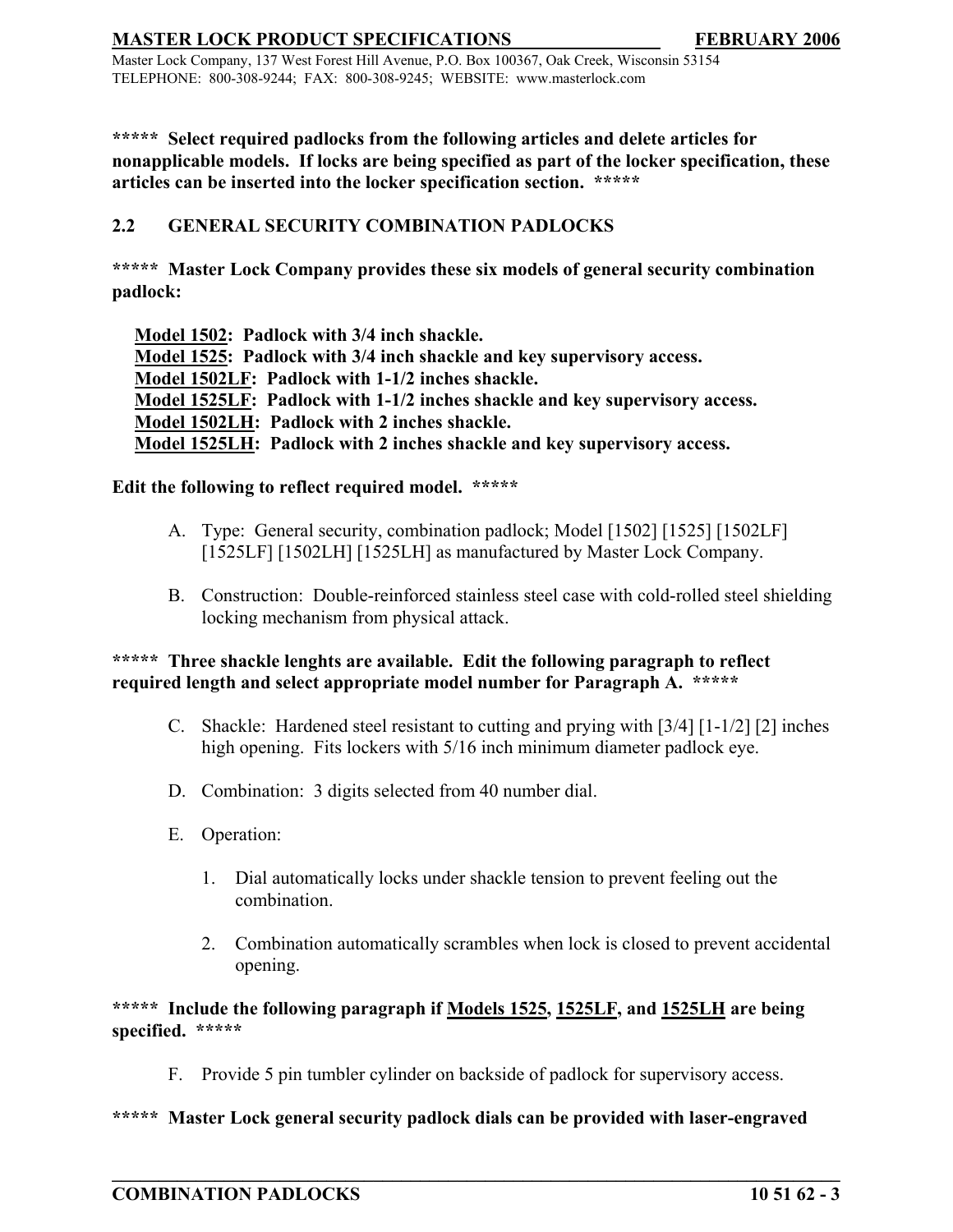Master Lock Company, 137 West Forest Hill Avenue, P.O. Box 100367, Oak Creek, Wisconsin 53154 TELEPHONE: 800-308-9244; FAX: 800-308-9245; WEBSITE: www.masterlock.com

#### **text, custom logos, and integral color. Contact Master Lock Company for available options. Edit and include the following paragraph if custom padlock dials are required. \*\*\*\*\***

- G. Provide custom designed padlock dials with:
	- 1. Integral color:  $\lceil \cdot \text{color} \rceil$  [Selected by [Architect] [Owner] from manufacturer's standard range].
	- 2. Laser engraved text:  $\lceil \quad \text{text} \quad \rceil$  [As designated by [Architect] [Owner].
	- 3. Custom logo: [As indicated on Drawings.] [As provided by [Architect] [Owner].

### **2.3 HIGH SECURITY COMBINATION PADLOCKS**

**\*\*\*\*\* Master Lock Company provides these four models of high security combination padlock:**

**Model 2002: Padlock with 1 inch shackle. Model 2010: Padlock with 1 inch shackle and key supervisory access. Model 2002S: Padlock with 1/2 inch shackle. Model 2010S: Padlock with 1/2 inch shackle and key supervisory access.**

### **Edit the following to reflect required model. \*\*\*\*\***

- A. Type: High security, combination padlock; Model [2002] [2010] [2002S] [2010S] as manufactured by Master Lock Company.
- B. Construction:
	- 1. Double-reinforced stainless steel outer case with massive die-cast zinc inner case to protect locking mechanism from physical attack.
	- 2. Dual, deadbolt locking mechanism resists hammering and prying.
	- 3. Dial fully recessed to resist knock-off and prying attempts.

# **\*\*\*\*\* Two shackle lenghts are available. Edit the following paragraph to reflect required length and select appropriate model number for Paragraph A. \*\*\*\*\***

C. Shackle: Hardened boron alloy resistant to cutting and prying with [1] [1/2] inch high opening. Fits lockers with 11/32 inch minimum diameter padlock eye.

- D. Combination: 3 digits selected from 40 number dial.
- E. Operation: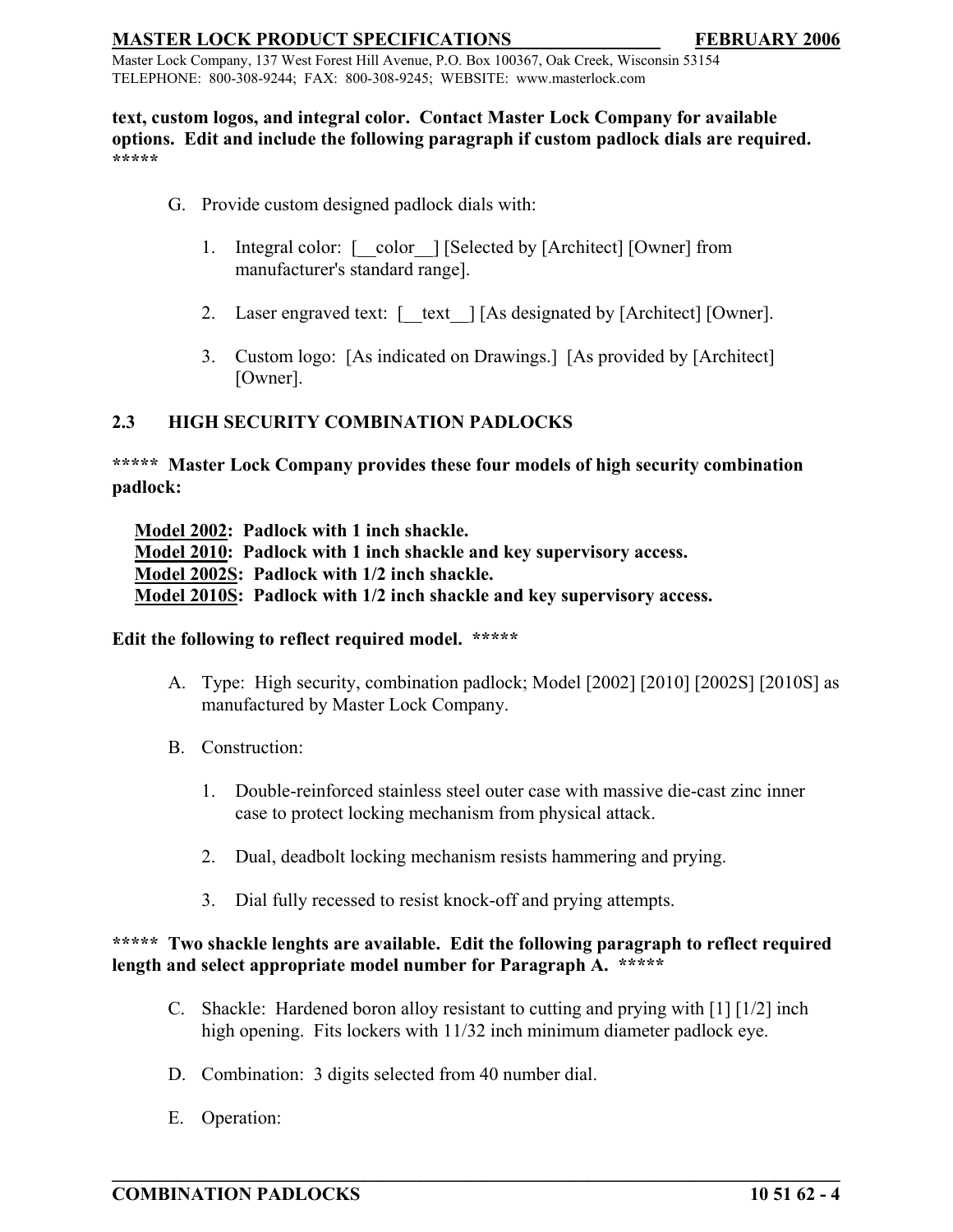Master Lock Company, 137 West Forest Hill Avenue, P.O. Box 100367, Oak Creek, Wisconsin 53154 TELEPHONE: 800-308-9244; FAX: 800-308-9245; WEBSITE: www.masterlock.com

- 1. Dial automatically locks under shackle tension to prevent feeling out the combination.
- 2. Combination automatically scrambles when lock is closed to prevent accidental opening.

#### **\*\*\*\*\* Include the following paragraph if Models 2010 and 2010S are being specified. \*\*\*\*\***

F. Provide 5 pin tumbler cylinder on backside of padlock for supervisory access.

## **2.4 SMOOTH SPIN COMBINATION PADLOCKS**

- A. Type: General security, combination padlock with smooth, convex rounded design and integral color; Smooth Spin Model 2076 as manufactured by Master Lock Company.
- B. Construction: Durable die-cast zinc body and dial shielding locking mechanism from physical attack.
- C. Shackle: Hardened steel resistant to cutting and prying with 11/16 inch high opening. Fits lockers with 5/16 inch minimum diameter padlock eye.

## **\*\*\*\*\* Smooth Spin Model 2076 padlocks be provided in four colors. Refer to Master Lock product literature for available options. \*\*\*\*\***

- D. Integral color: [Green] [Purple] [Red] [Blue] [Selected by [Architect] [Owner] from manufacturer's standard range].
- E. Combination: 3 digits selected from 40 number dial.
- F. Operation:
	- 1. Dial automatically locks under shackle tension to prevent feeling out the combination.
	- 2. Combination automatically scrambles when lock is closed to prevent accidental opening.
- G. Provide 5 pin tumbler cylinder on backside of padlock for supervisory access.

## **2.5 LOCKER MANAGEMENT SYSTEM**

**\*\*\*\*\* School and other facility owners must maintain some form of locker and lock management. Often these have been printed paper documents which are time consuming to update and keep current. Lock Master Company supplies locks with an accompanying**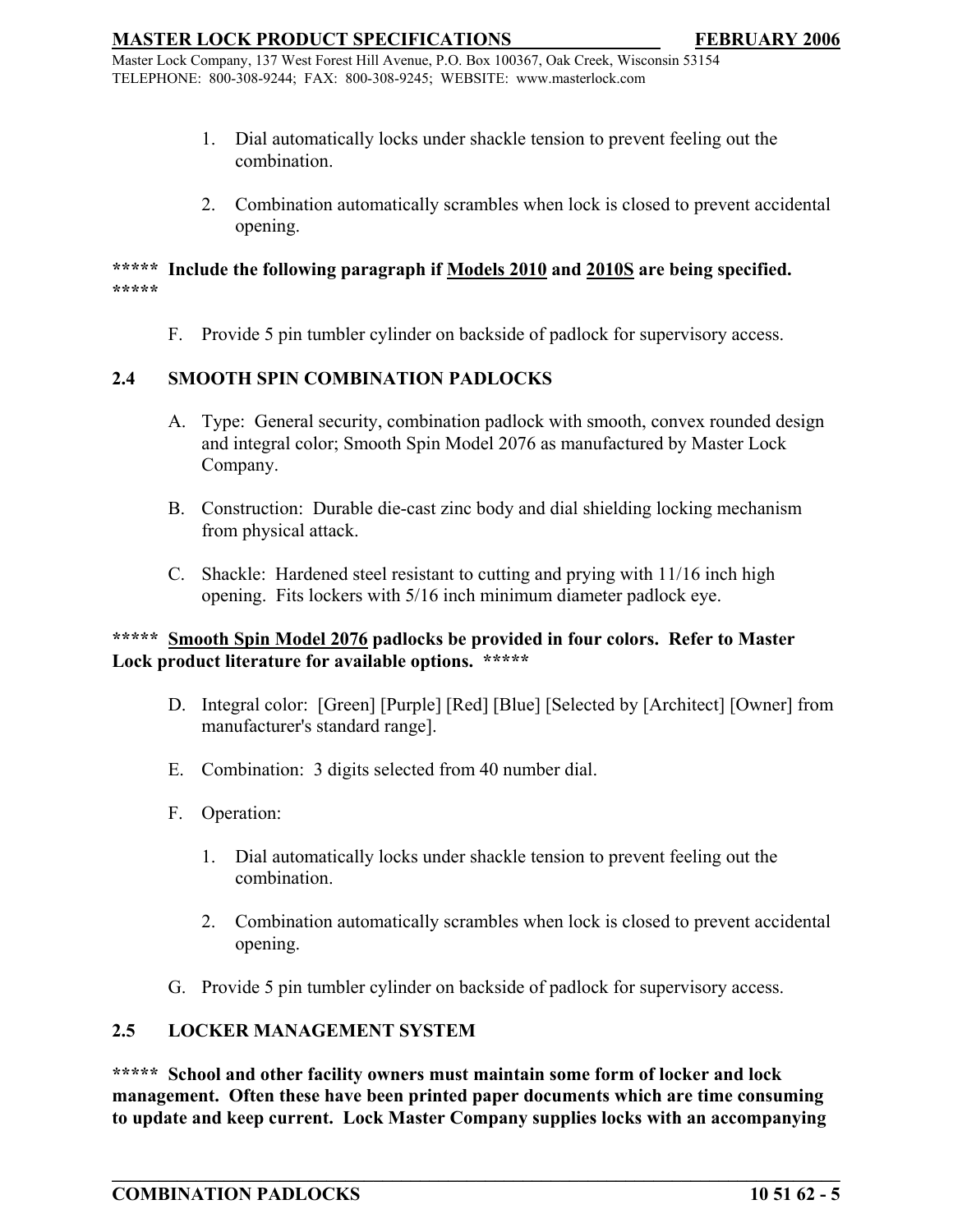Master Lock Company, 137 West Forest Hill Avenue, P.O. Box 100367, Oak Creek, Wisconsin 53154 TELEPHONE: 800-308-9244; FAX: 800-308-9245; WEBSITE: www.masterlock.com

**printed control chart and a text file on disc of serial numbers and lock combinations. In addition, Master Lock's LockerManager software is an excellent management tool for tracking and managing locks, user assignments, and lock combinations. System can be supplied with optional handheld operating device. Include and edit this article to specify LockerManager as part of the built-in, combination lock package. \*\*\*\*\*** 

- A. Provide computerized lock and locker management system consisting of licensed operating software, [handheld operating device,] quick start guide, and user manual; LockerManager as developed and published by Lock Master Company.
- B. Software: Provided as one calendar year renewable license.
- C. System shall be password protected and run on desktop personal computer (PC) and handheld computers.
- D. System functions:
	- 1. System shall have capacity to register and track the following with search, retrieve, and edit capabilities.
		- a. Locker numbers and locations.
		- b. Locker assignments for both individuals and groups.
		- c. Lock combinations.
		- d. Portable combination padlocks.
		- e. Locker repairs.
		- f. Other user defined data such as schedules, emergency contact information, and fees.
	- 2. Automatically assign lockers and randomize assignments to improve traffic flow.

- 3. Automatically assign lock combinations.
- 4. Maintain complete, searchable data files.
- 5. System shall be capable of expansion.
- E. System requirements:
	- 1. Windows 98 or higher.
	- 2. 20 MB hard drive space.